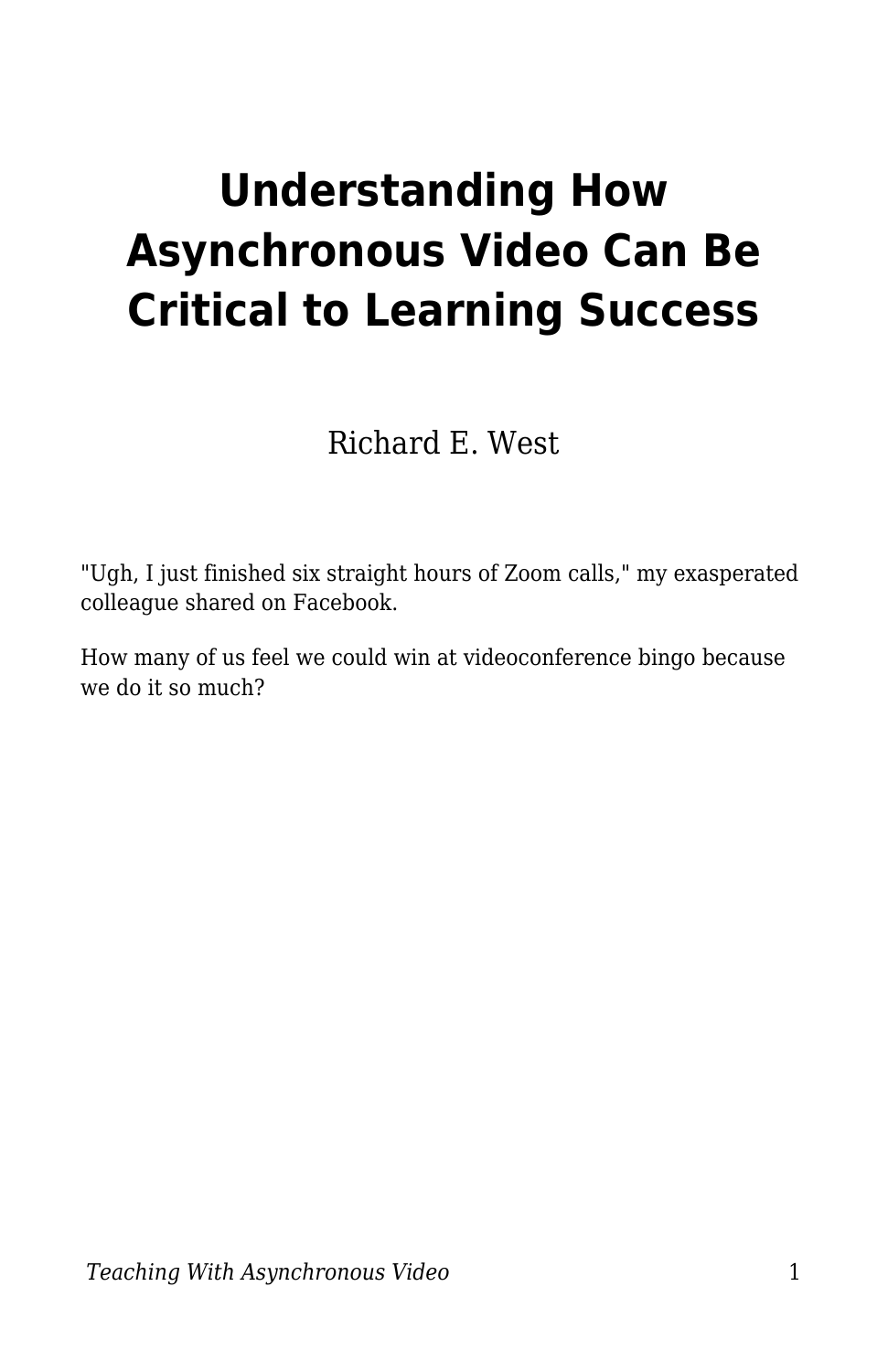| Working From HOME                                |                                                  |                                                                             |                                                   |
|--------------------------------------------------|--------------------------------------------------|-----------------------------------------------------------------------------|---------------------------------------------------|
| CONFERENCE CALL BINGO                            |                                                  |                                                                             |                                                   |
| Youre<br>the first<br>to dial in                 | " you need<br>to unmute<br>your mic"             | $^{\prime\prime}$ $\overline{\perp}$ can<br>See you,<br>Can you<br>see me?" | Shock of<br>seeing<br>people in<br>Casual clothes |
| lwo people<br>try to talk<br>at the<br>Same time | Twice in<br>$> 0$ row                            | Three<br>$\rightarrow$ times                                                | "Ok you<br>"go first"<br>four times               |
| You hear<br>Someone's<br>Kids                    | You hear<br>Someone<br>Shouting at<br>their kids | You hear<br>Someone's<br>dog                                                | $\int$ how us<br>$+he$<br>$\sim$ dog"             |
| Cat jumps<br>$UP$ on<br>the desk                 | Calling from<br>Kid's room<br>or hallway         | You spend<br>the whole<br>Call looking<br>at yourself                       | Whats that<br>thing<br>behind you?"               |

@fwisteddoodles

Conference Call Bingo from @TwistedDoodles at https://twitter.com/twisteddoodles.

During the shutdown of in-person education brought on by the COVID-19 pandemic, "Zoom hangovers" have become acute for many instructors. However, this fatigue is not simply a COVID-19 challenge but is a struggle that many online teachers have long felt. As colleges and universities move increasing numbers of courses into online or hybrid settings, many instructors mourn the loss of personal connections with students. After all, most of these professionals chose teaching in part because they enjoy student interactions. They often find it unsatisfying to instead teach to a computer screen, with less of a personal relationship with students.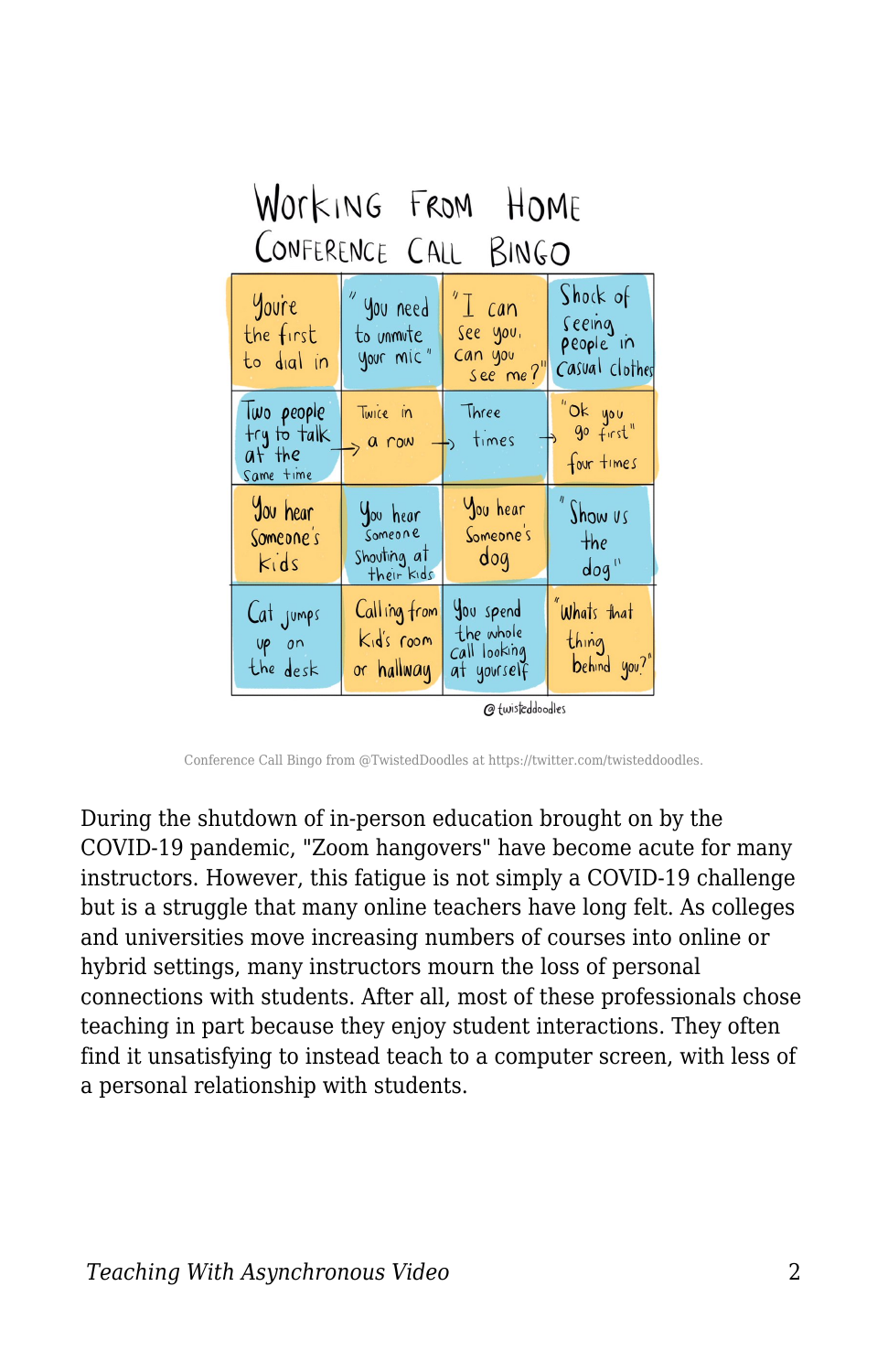#### **The Benefits and Challenges of Synchronous Video**



In an effort to develop that connection, many faculty use videoconferencing software, such as Zoom, Google Meet, or Microsoft Teams, because it most closely approximates the in-person teaching experience. Everyone is together at the same time, and the instructor can present ideas, divide the class into breakout rooms, and talk to students "face to face." Synchronous video teaching—video sessions in which everyone participates at the same time—has some powerful benefits, and it does increase the feeling of immediacy and social presence within a class.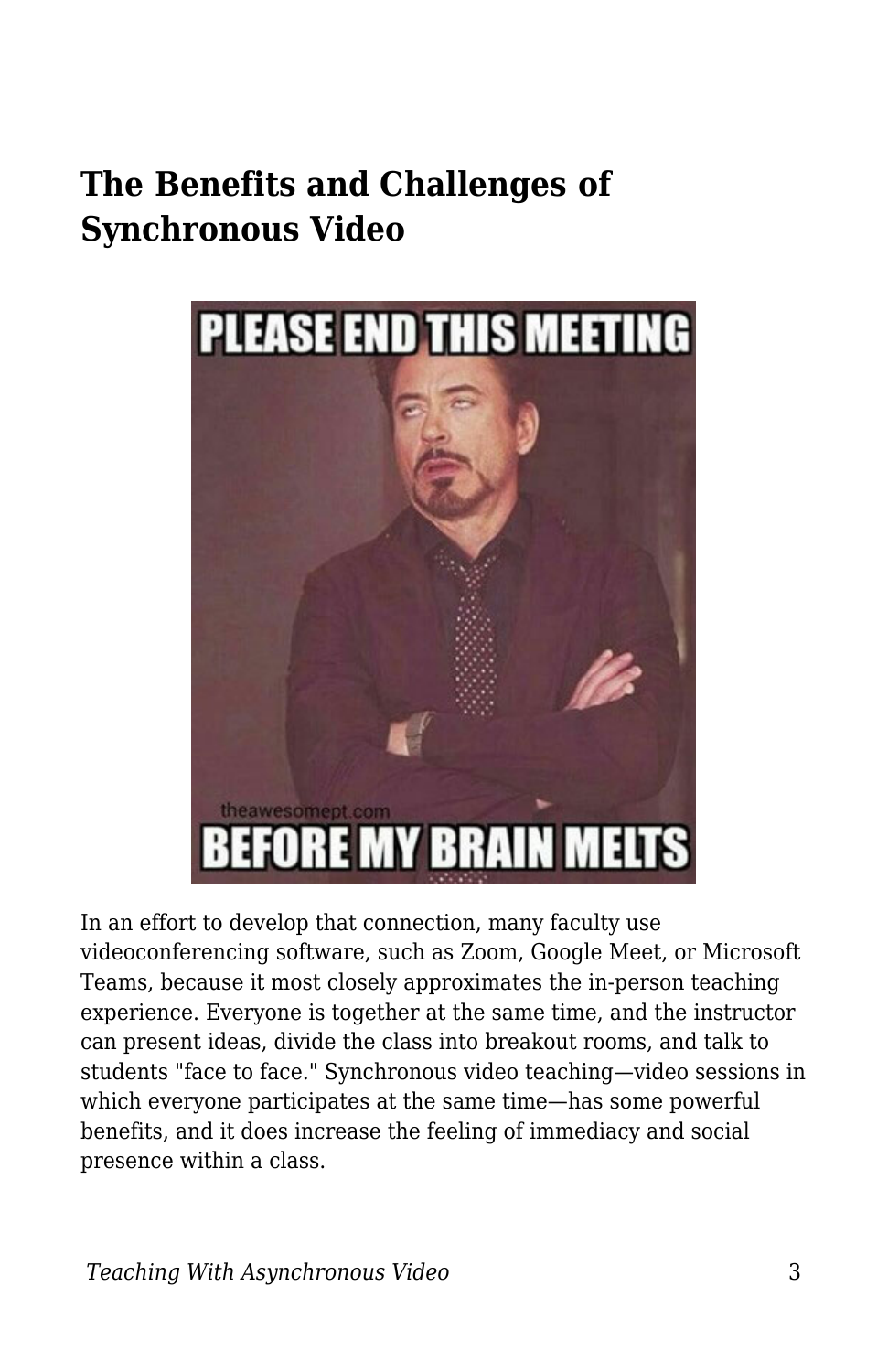However, synchronous video also has serious limitations and cannot be the answer for all online learning. First, it is not convenient for many students, such as those who are at work during class or who live in different time zones. Many of these students seek online learning to find flexibility in how they learn, and synchronous video limits that flexibility.

Second, long synchronous video sessions can be cognitively tiring. Whereas in-person teaching often involves moments of breaking into groups, walking around the room, transitioning from one class to another, and looking away from the professor to take notes during a discussion, during videoconference teaching, all of these things happen sitting in one position, looking at one computer screen.

If done for too long, videoconferencing is a recipe for physical and mental exhaustion. As Suzanne Degges-White wrote, long videoconferencing meetings can be fatiguing: "From a numb butt to an aching back to a dull, throbbing headache and eye strain, hours spent in one position at furniture never designed for long-term sitting can leave us feeling cranky, achy, and a lot worse about life."Footnote1

### **An Emerging Alternative: Asynchronous Video**

How can instructors create the rich, personal connections that benefit student learning without hours of videoconferencing? One strategy is to use asynchronous video. In contrast to videoconferencing, asynchronous video technologies enable students and faculty to record video responses as part of a discussion but without the requirement that it happen at the same time. This means participants can record their videos when and where they want to. It also means they can view others' videos at a time and place of their choosing, or they can break up how they view the videos so that they have important breaks in the middle of the conversation.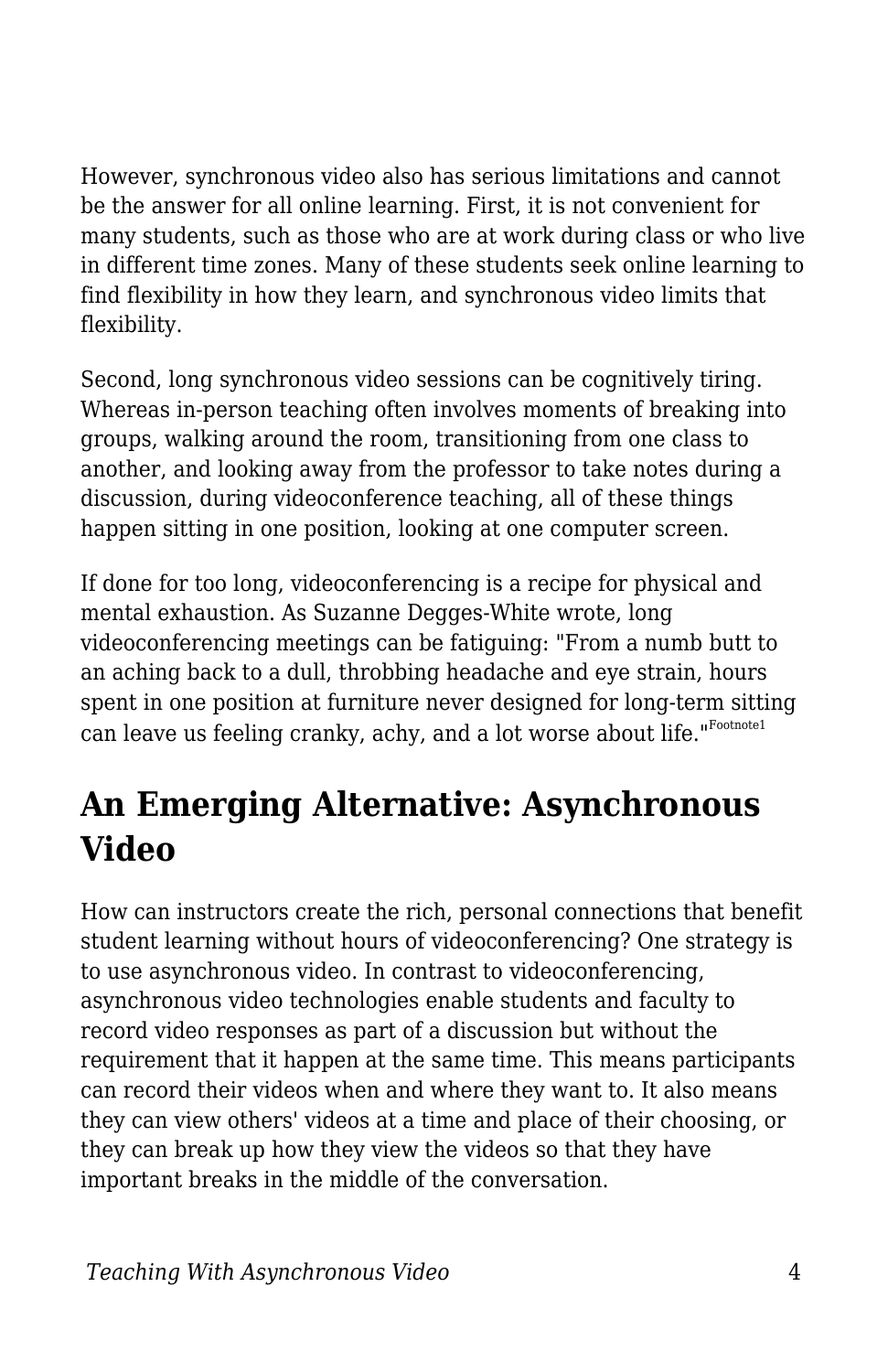Besides increased flexibility, asynchronous video discussions have been found to have many other benefits:

- Rich conversation-like exchanges
- Increased social presence and feeling of immediacy in a class
- Improved student motivation
- Stronger faculty/student relationships
- Improved collaboration and sense of "trust" of group members
- Easier and better feedback on performance
- Increased participation from some groups of students, such as introverts, who prefer asynchronous interaction

Various research studies have cited these benefits, Footnote2 but it is important to note that these studies do not show asynchronous video as a panacea. Indeed, some students appear to prefer text-based discussions. This is not surprising—no two students are the same, and they will have different preferences for how they learn. However, asynchronous video clearly can have a powerful, positive effect in reaching students and developing connections with them in ways that text-based discussions cannot, and it can do this in a much more flexible way than synchronous videoconferencing.

### **How Can Instructors Use Asynchronous Video?**

With any new technology, we may struggle at first to see how asynchronous video can be integrated into our daily work lives. However, we can answer the question of when we could use asynchronous video by first asking "When do I want or need to communicate with others?" If those times of communication require efficiency, often text is faster (although not always—we found in our research that at least sometimes extraverts can feel they communicate faster via video and not everyone is a fast typist). However, if you want to build stronger relationships when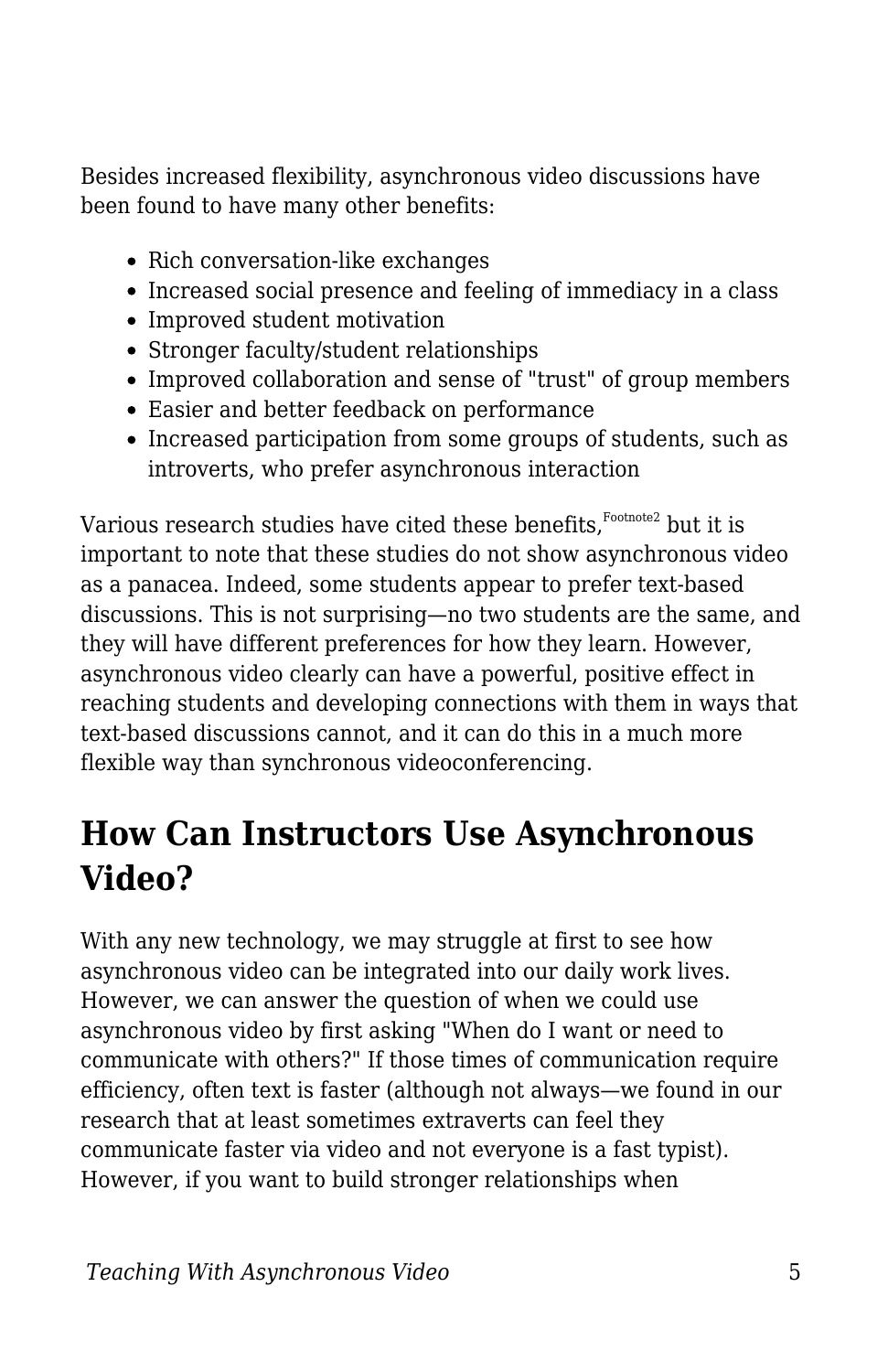communicating with others, and if that communication is at a distance, then asynchronous video may be a great solution. For example, Patrick Lowenthal and his co-authors have discussed how faculty can use asynchronous video as part of their teaching in various ways.<sup>Footnote3</sup> They list the following:

- Present questions to a class for students to discuss
- Give feedback on an assignment
- Check in on students doing internships or experiential projects
- Have students provide a quick update on their progress on a project
- Conduct an asynchronous review session for a quiz where students ask questions via video and the instructor responds via video for everyone to see
- Provide tutorials or screencast demonstrations of concepts or procedures
- Conduct brainstorming or ideation sessions, given that asynchronous video allows more time for people to compose their thoughts, reducing the likelihood of groupthink
- Improve student advising and mentoring through weekly or biweekly updates
- Improve alumni outreach by asking alumni to record quick video summaries of their work in a discipline or answers to student questions
- Increase consensus development on a team by asking each team member to share their independent thoughts on an issue
- Enable collaboration across countries and time zones
- Facilitate listening to diverse narratives around a social issue, collected separately but available for students to view and discuss
- Hold "water cooler" chit-chat discussions, given that apps such as Marco Polo and TikTok have already created a rising generation of students who interact casually through video in the same way their parents interacted through letter writing or email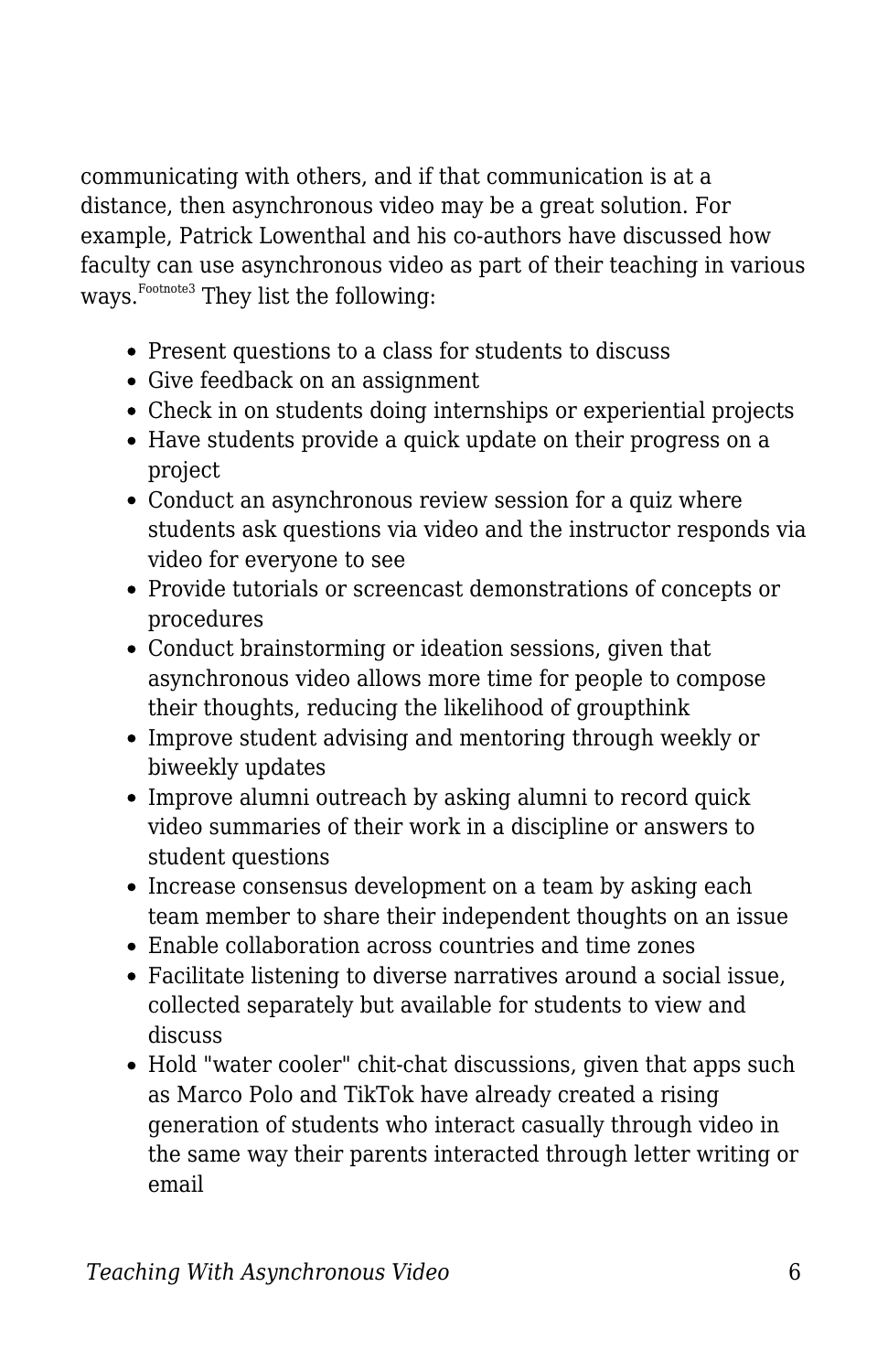Michael Moore, a pioneer in the discipline of online learning, once argued that there are three important types of interaction in an online course (see figure 1). First, students interact with each other. Second, they interact with the course materials themselves. Third, they interact with their instructor. These three types of interaction can be a guide to using asynchronous video effectively in online learning.



### **Three Types of Interaction**

**Figure 1. Three types of interactions in online learning (Jered Borup, from [K–12 Blended Teaching,](https://edtechbooks.org/k12blended) [CC BY](https://creativecommons.org/licenses/by/2.0/) [2.0\)](https://creativecommons.org/licenses/by/2.0/)**

How can asynchronous video assist online courses? By improving how students interact with the learning content (through viewing content, instead of just reading it), improving how they interact with each other (through discussions, collaborations, and informal talk), and improving how they interact with their instructors (through questionand-answer activities and advising). Asynchronous video is not the only means to do these things, but it can be an effective way to add needed variety to the monotony of text-based discussions and videoconferencing fatigue, while still honoring the flexibility that has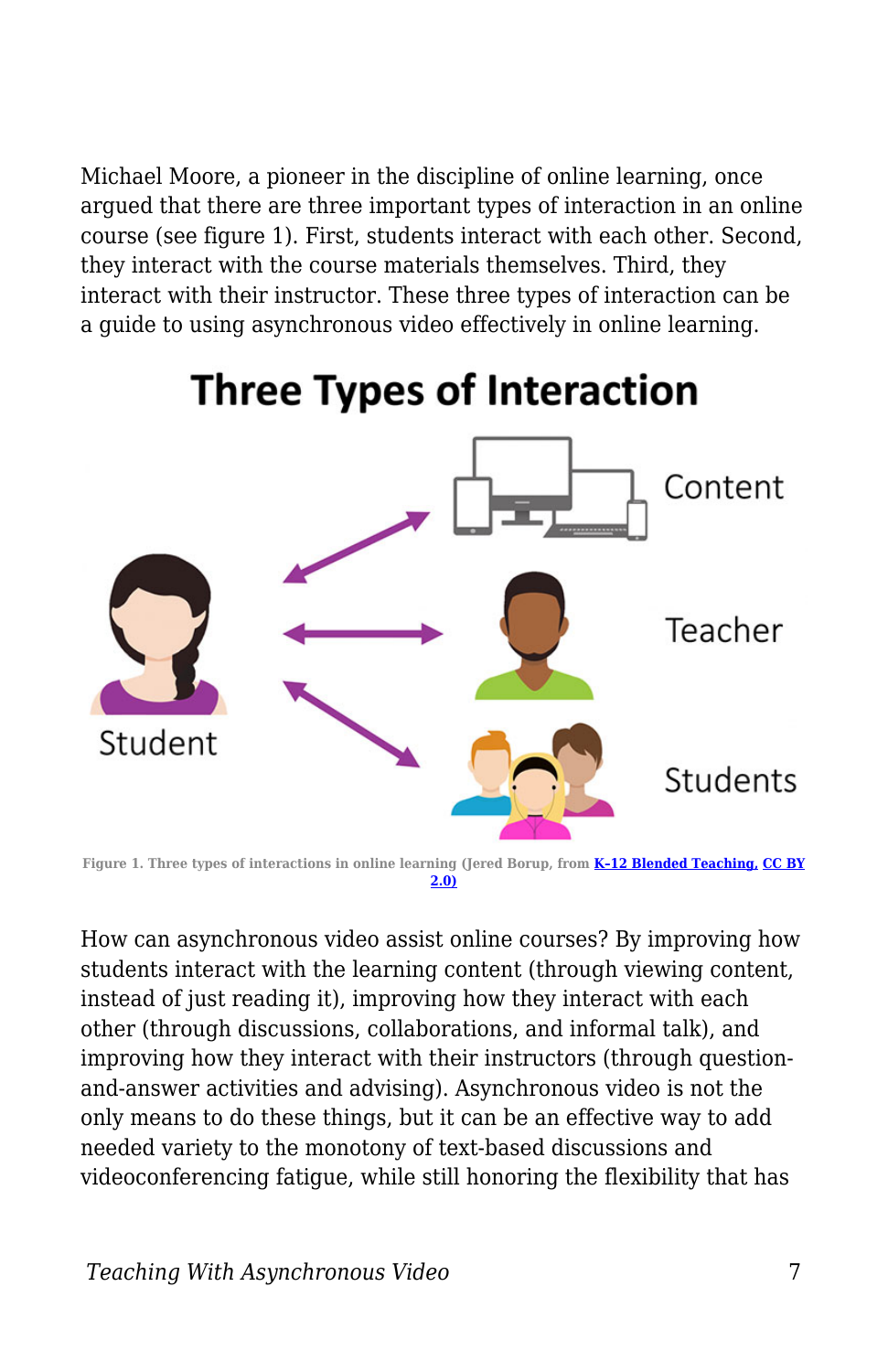made online learning appealing.

## **Acknowledgment**

This chapter was written with the support of EdConnect and previously published at [https://edtechbooks.org/-dBJy.](https://er.educause.edu/blogs/2021/2/unbounded-by-time-understanding-how-asynchronous-video-can-be-critical-to-learning-success)

#### **Notes**

- 1. Suzanne Degges-White, ["Zoom Fatigue: Don't Let Video](https://www.psychologytoday.com/us/blog/lifetime-connections/202004/zoom-fatigue-dont-let-video-meetings-zap-your-energy) [Meetings Zap Your Energy,"](https://www.psychologytoday.com/us/blog/lifetime-connections/202004/zoom-fatigue-dont-let-video-meetings-zap-your-energy) *Psychology Today,* April 4, 2020.
- 2. Kori Inkpen, Honglu Du, Asta Roseway, Aaron Hoff, and Paul Johns, "Video Kids: Augmenting Close Friendships with Asynchronous Video Conversations in VideoPal," *Proceedings of the SIGCHI Conference on Human Factors in Computing Systems*, May 2012, 2,387–2,396; Jered Borup, Charles R. Graham, and Andrea Velasquez, ["The Use of Asynchronous](https://www.researchgate.net/publication/255568043_The_Use_of_Asynchronous_Video_Communication_to_Improve_Instructor_Immediacy_and_Social_Presence_in_a_Blended_Learning_Environment) [Video Communication to Improve Instructor Immediacy and](https://www.researchgate.net/publication/255568043_The_Use_of_Asynchronous_Video_Communication_to_Improve_Instructor_Immediacy_and_Social_Presence_in_a_Blended_Learning_Environment) [Social Presence in a Blended Learning](https://www.researchgate.net/publication/255568043_The_Use_of_Asynchronous_Video_Communication_to_Improve_Instructor_Immediacy_and_Social_Presence_in_a_Blended_Learning_Environment) [Environment,"](https://www.researchgate.net/publication/255568043_The_Use_of_Asynchronous_Video_Communication_to_Improve_Instructor_Immediacy_and_Social_Presence_in_a_Blended_Learning_Environment) in *Blended Learning across Disciplines: Models for Implementation*, ed. Andrew Kitchenham (Hershey, PA: IGI Global, 2011), 38–57; Jered Borup, Richard E. West, and Charles R. Graham, ["Improving Online Social Presence through](https://www.sciencedirect.com/science/article/abs/pii/S109675161100073X) [Asynchronous Video,"](https://www.sciencedirect.com/science/article/abs/pii/S109675161100073X) *The Internet and Higher Education* 15, no. 3 (2012): 195–203; Michael E. Griffiths and Charles R. Graham, ["The Potential of Asynchronous Video in Online](https://www.researchgate.net/publication/242071788_The_potential_of_asynchronous_video_in_online_education) [Education,"](https://www.researchgate.net/publication/242071788_The_potential_of_asynchronous_video_in_online_education) *Distance Learning* 6 no. 2 (2009): 13; Michael E. Griffiths and Charles R. Graham, ["Using Asynchronous Video to](https://www.researchgate.net/publication/255566987_Using_asynchronous_video_to_achieve_instructor_immediacy_and_closeness_in_online_classes_Experiences_from_three_cases) [Achieve Instructor Immediacy and Closeness in Online Classes:](https://www.researchgate.net/publication/255566987_Using_asynchronous_video_to_achieve_instructor_immediacy_and_closeness_in_online_classes_Experiences_from_three_cases) [Experiences from Three Cases,"](https://www.researchgate.net/publication/255566987_Using_asynchronous_video_to_achieve_instructor_immediacy_and_closeness_in_online_classes_Experiences_from_three_cases) *International Journal on E-Learning* 9 no. 3 (January 2010): 325–340; Cynthia Clark, Neal Strudler, and Karen Grove, ["Comparing Asynchronous and](https://eric.ed.gov/?id=EJ1067484) [Synchronous Video vs. Text Based Discussions in an Online](https://eric.ed.gov/?id=EJ1067484) [Teacher Education Course,"](https://eric.ed.gov/?id=EJ1067484) *Online Learning* 19 no. 3 (2015):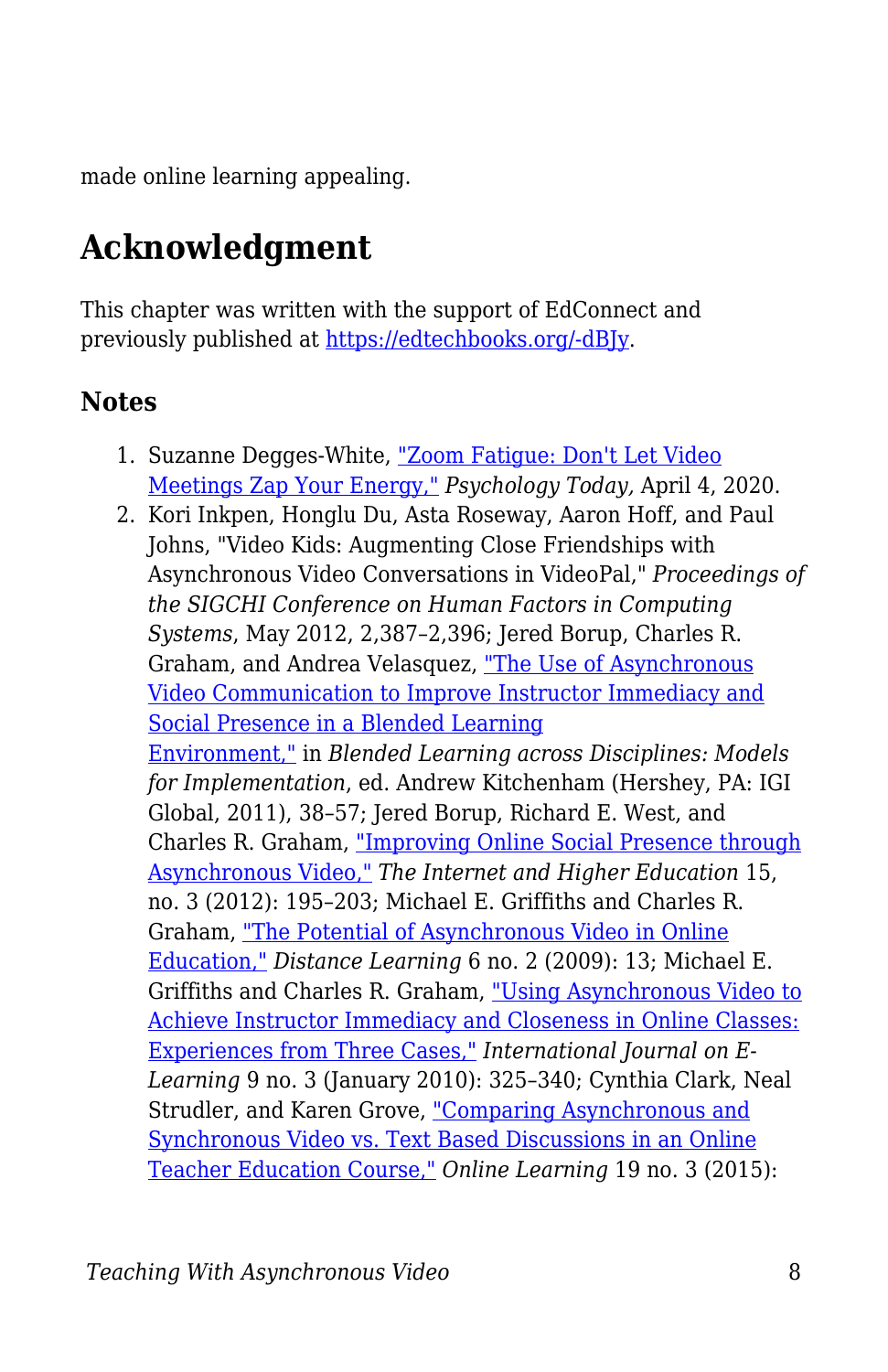48–69; and Amy Pavel, Dan B. Goldman, Björn Hartmann, and Maneesh Agrawala, ["VidCrit: Video-Based Asynchronous Video](https://dl.acm.org/doi/10.1145/2984511.2984552) [Review,"](https://dl.acm.org/doi/10.1145/2984511.2984552) *Proceedings of the 29th Annual Symposium on User Interface Software and Technology*, October 2016, 517–528).

3. Patrick Lowenthal, Jered Borup, Richard E. West, and Leanna Archambault, ["Thinking Beyond Zoom: Using Asynchronous](https://www.learntechlib.org/primary/p/216192/) [Video to Maintain Connection and Engagement during the](https://www.learntechlib.org/primary/p/216192/) [COVID-19 Pandemic,"](https://www.learntechlib.org/primary/p/216192/) *Journal of Technology and Teacher Education* 28 no. 2 (2020): 161–169.